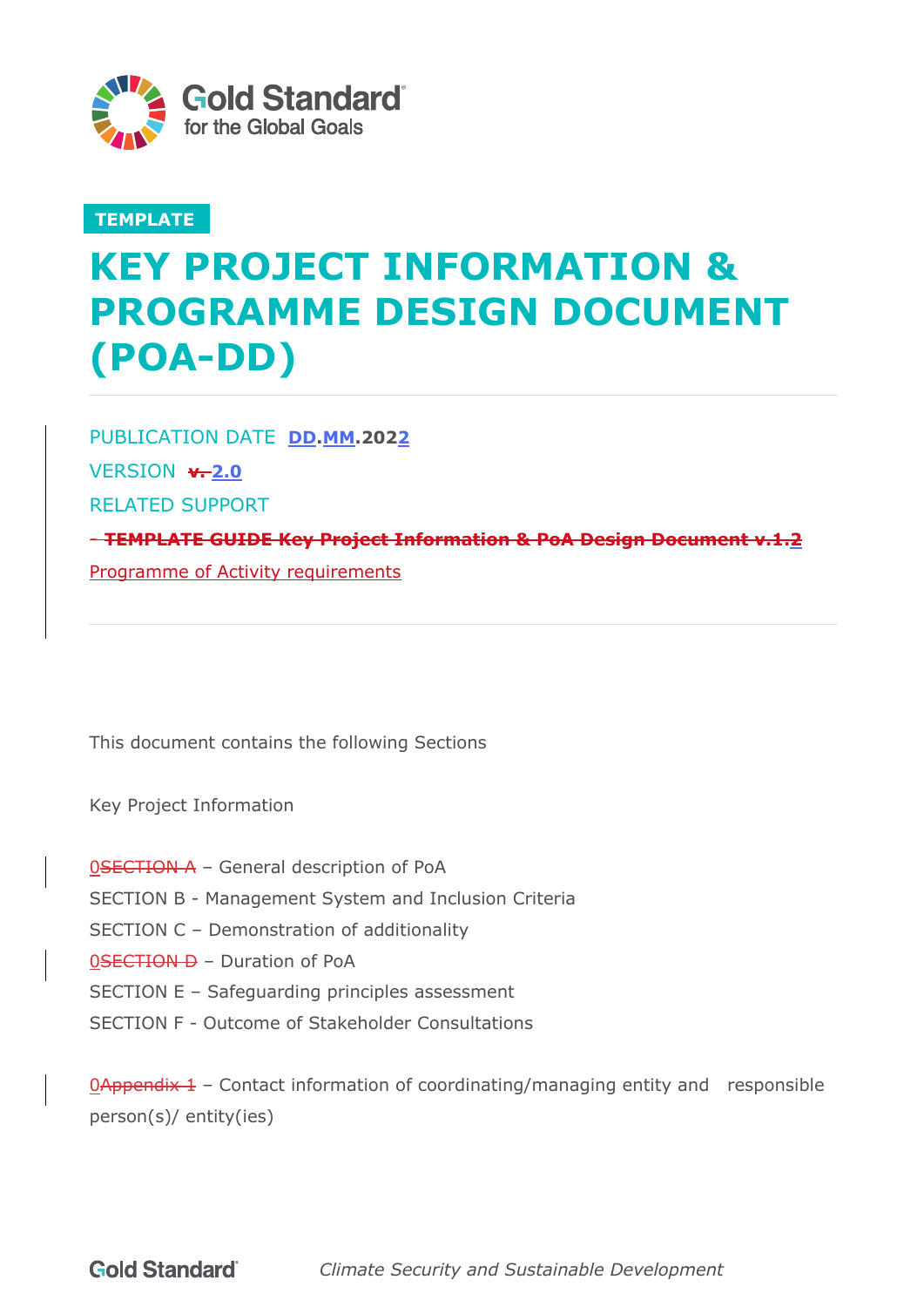## **KEY PROJECT INFORMATION**

This template has been revised to aid a consistent interpretation and to better support project developers submitting documentation for certification. Please read the accompanying guide to understand how to complete this template accurately. **TEMPLATE GUIDE Key Project Information & PoA Design Document v.1.1**

Please delete this blue text box upon completion

| <b>GS ID of Programme</b>              |                                          |
|----------------------------------------|------------------------------------------|
| <b>Title of Programme:</b>             |                                          |
| <b>Type of PoA</b>                     | □Non - Forestry and/or Non -AGR PoA      |
|                                        | <b>Interestry and/or AGR PoA</b>         |
| <b>VPAs scale included in the PoA</b>  | $\pm$ Microscale                         |
| Note that same PoA can included        | $\frac{1}{2}$ Small scale                |
| activities of different scales. Please | <b>Harge scale</b>                       |
| select all applicable.                 |                                          |
| <b>Start Date of POA</b>               |                                          |
| <b>Date of Design Certification</b>    |                                          |
| POA-Start date of crediting cycle of   |                                          |
| PoAPeriod Start Date                   |                                          |
| <b>Version number of the PoA-DD</b>    |                                          |
| <b>Completion date of the PoA-DD</b>   |                                          |
| <b>Coordinating/managing entity</b>    |                                          |
| <b>Project Participants and any</b>    |                                          |
| communities involved                   |                                          |
| <b>Host Country (ies)</b>              |                                          |
| <b>Activity Requirements applied</b>   |                                          |
|                                        | -Community Services Activities           |
|                                        | Renewable Energy Activities              |
|                                        | $\frac{1}{2}$ Land Use and Forestry      |
|                                        | <b>Activities/Risks &amp; Capacities</b> |
|                                        | $\rightarrow$ N/A                        |
|                                        |                                          |
| <b>Other Requirements applied</b>      |                                          |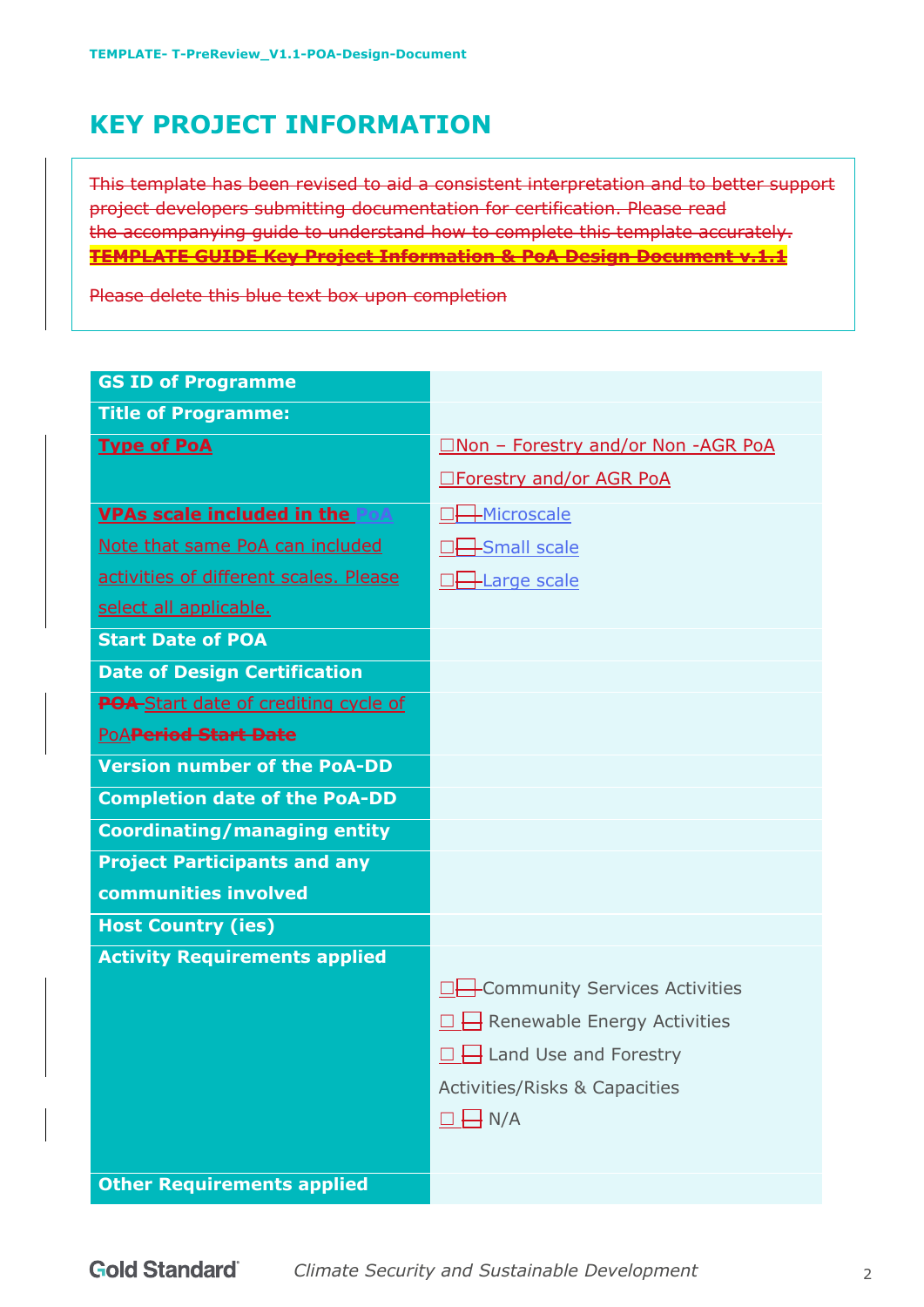| <b>Methodology (ies) applied and</b><br><b>version number</b> |                                  |
|---------------------------------------------------------------|----------------------------------|
| <b>Product Requirements applied</b>                           | $\Box$ GHG Emissions Reduction & |
|                                                               | Sequestration                    |
|                                                               | $\Box$ Renewable Energy Label    |
|                                                               | $H_{N/A}$                        |

| Real case VPAs (all real case VPAs included in the PoA) |       |  |
|---------------------------------------------------------|-------|--|
| <b>GS ID</b>                                            | Title |  |
| <b>GS0000</b>                                           |       |  |
| <b>GS0000</b>                                           |       |  |
| <b>GS0000</b>                                           |       |  |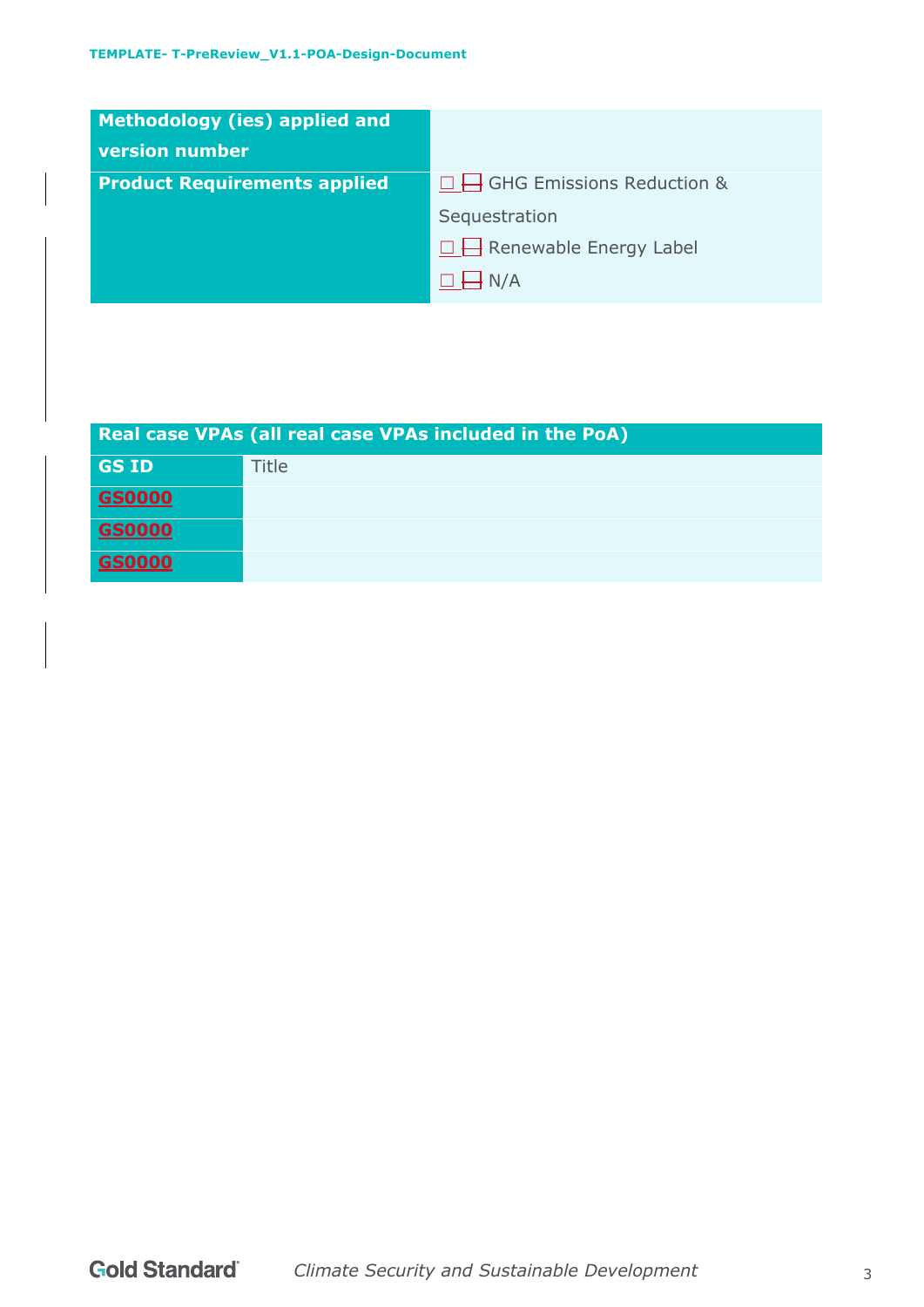## SECTION A. General description of PoA

- **A.1. Purpose and general description of the PoA**  $>$
- **A.2. Physical/ Geographical boundary of the PoA**

 $>$ 

**A.3. Technologies/measures and eligibility under Gold Standard**

 $>$ 

**A.4. Target/Indicator for each of the minimum three SDGs targeted by the POA** 

 $>$ 

| <b>Sustainable Development Most relevant SDG</b> |               | <b>SDG Impact</b>                          |
|--------------------------------------------------|---------------|--------------------------------------------|
| <b>Goals Targeted</b>                            | <b>Target</b> | <b>Indicator (Selected in SDG</b><br>tool) |
| 13 Climate Action                                |               |                                            |
| (mandatory)                                      |               |                                            |
|                                                  |               |                                            |

#### **A.5. Coordinating/managing entity**

 $>$ 

**A.6. Funding sources of PoA**

 $>$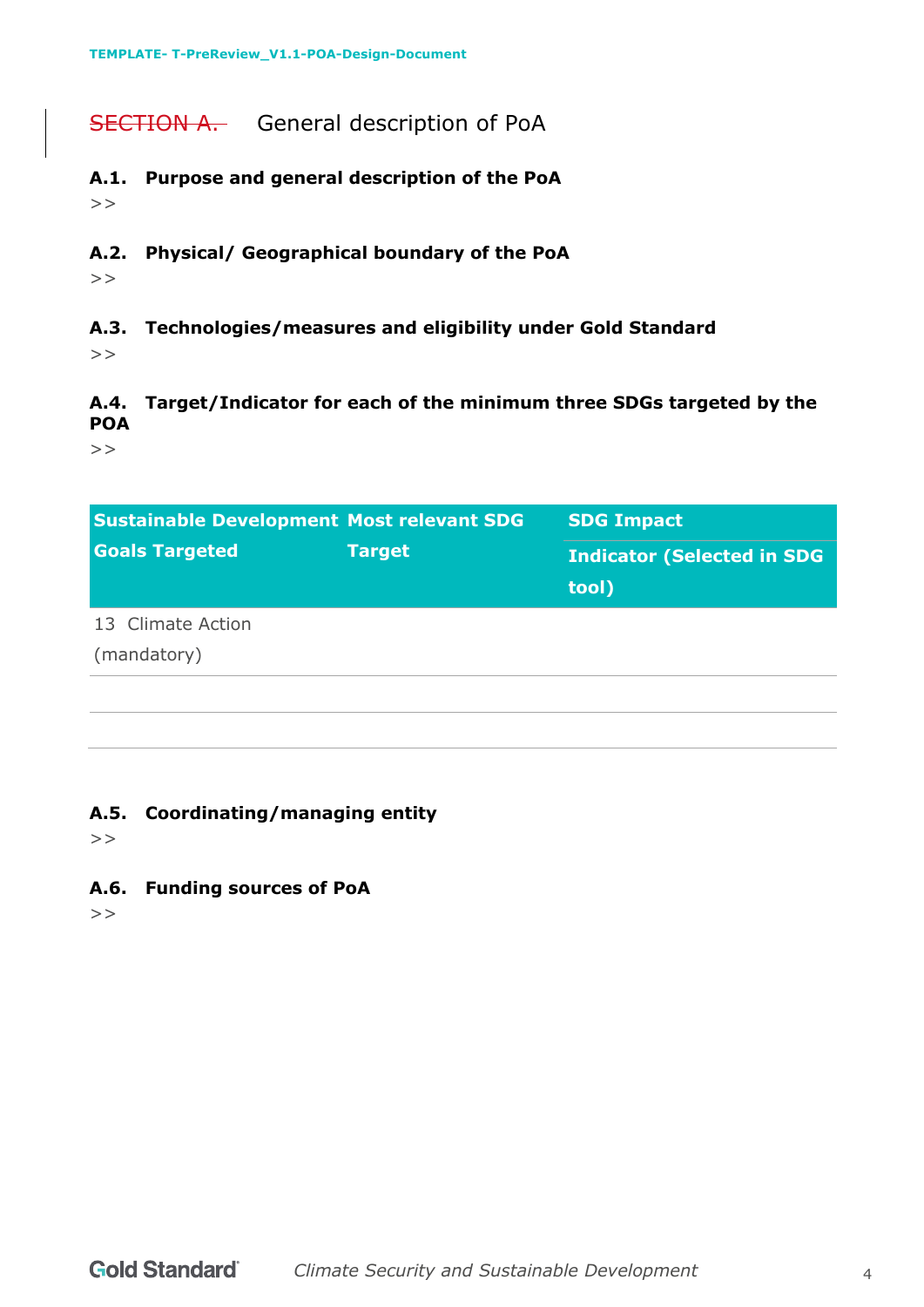## SECTION B. MANAGEMENT SYSTEM AND INCLUSION CRITERIA

### **B.1. Management System**

 $>$ 

## **B.2. Application of methodologies**

 $>$ 

### B.2.1. Multiple technologies/measures

 $>$ 

### **B.3. Eligibility criteria for inclusion of a VPA in the PoA**

|                | <b>No. Eligibility Criterion</b> | Description/<br><b>Required condition</b> | <b>Means of</b><br><b>Verification/Supporting</b><br>evidence<br>for inclusion |
|----------------|----------------------------------|-------------------------------------------|--------------------------------------------------------------------------------|
|                |                                  |                                           |                                                                                |
| $\overline{2}$ |                                  |                                           |                                                                                |
| 3              |                                  |                                           |                                                                                |
| $\cdots$       |                                  |                                           |                                                                                |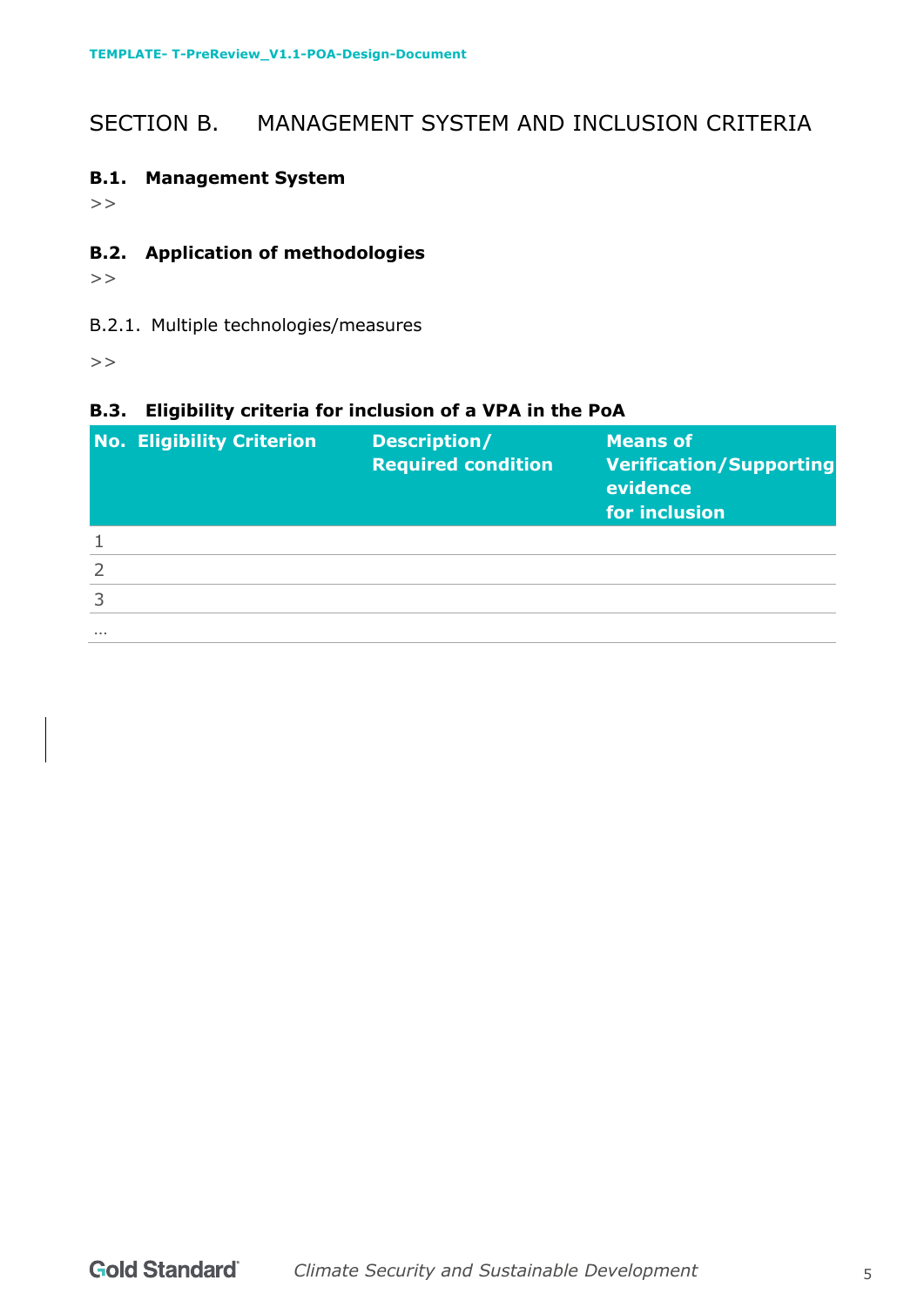## SECTION C. DEMONSTRATION OF ADDITIONALITY

 $>$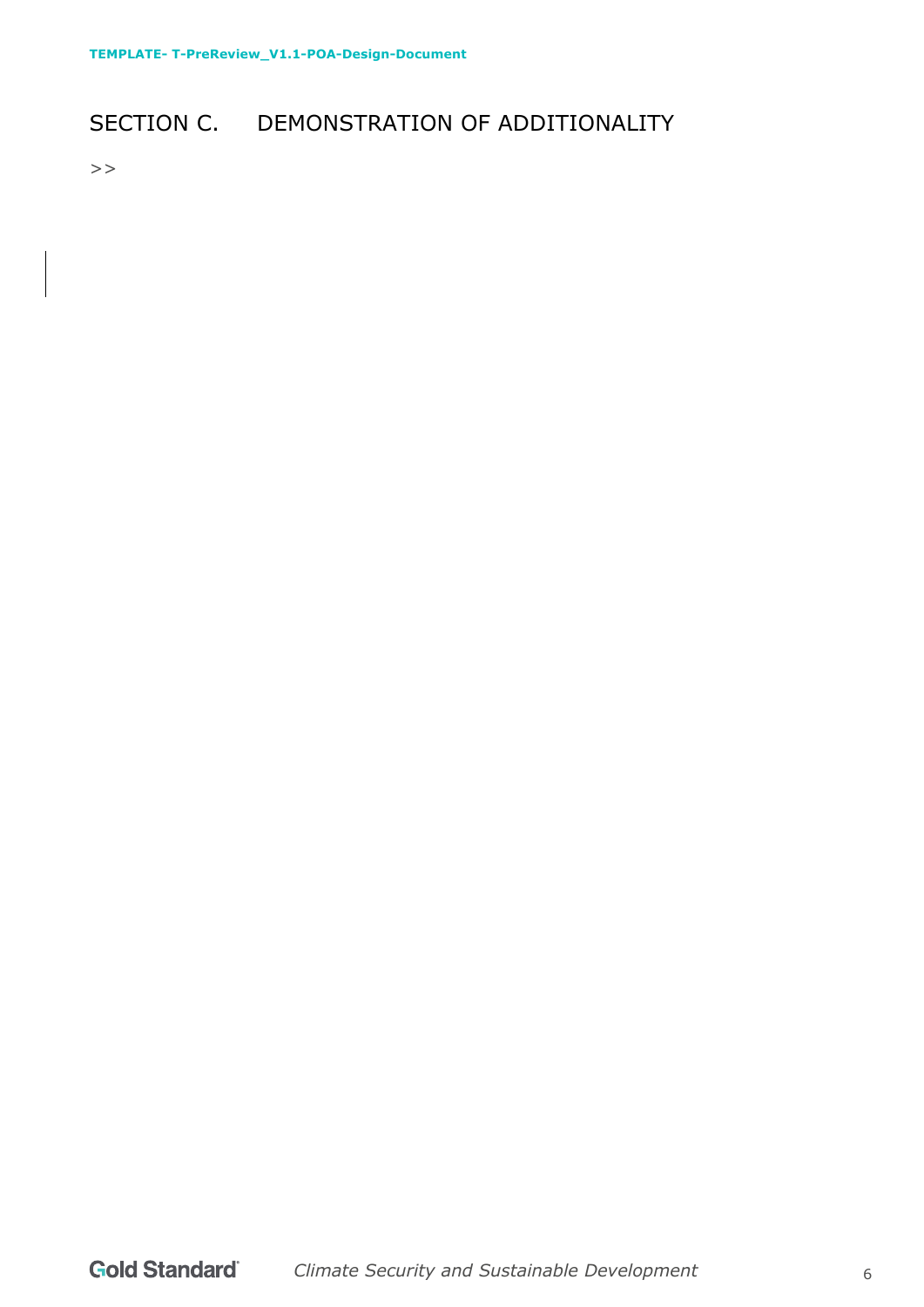## SECTION D. DURATION OF POA

## **D.1. Date of first submission of PoA to Gold Standard**

 $>$ 

#### **D.2. Duration of the PoA**

 $>$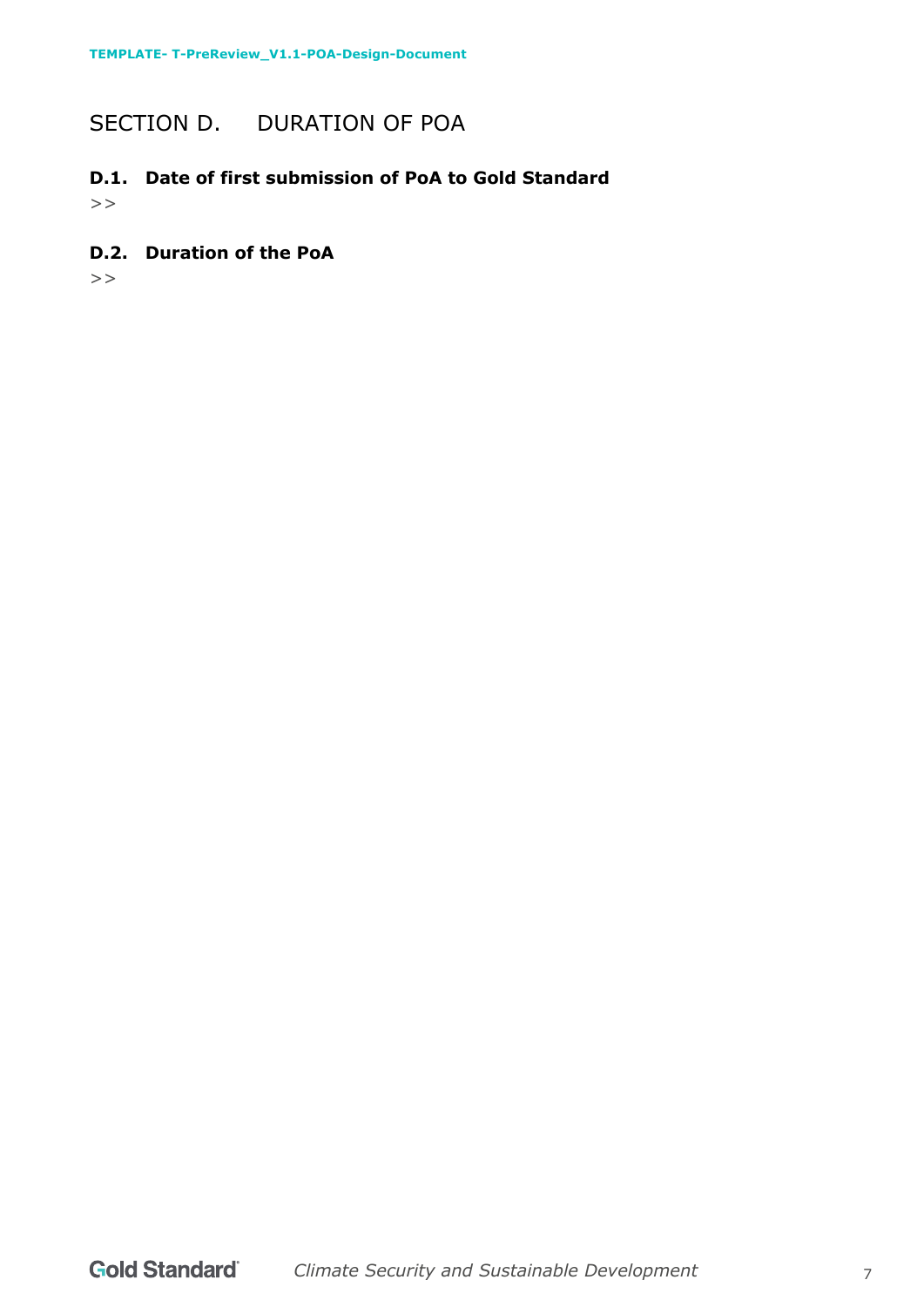## SECTION E. OUTCOME OF POA LEVEL STAKEHOLDER **CONSULTATION**

## **E.1. Summary of stakeholder consultation at POA Level**

 $>$ 

### **E.2. Consideration of stakeholder comments received**

 $\gt$ 

## **E.3. Final Continuous Input / Grievance Mechanism at POA Level**

 $\gt$ 

| <b>Method</b>                                                                 | Include all details of Chosen Method (s) so that<br>they may be understood and, where relevant,<br>used by readers. |
|-------------------------------------------------------------------------------|---------------------------------------------------------------------------------------------------------------------|
| Continuous Input / Grievance<br><b>Expression Process Book</b><br>(mandatory) |                                                                                                                     |
| GS Contact (mandatory)                                                        | help@goldstandard.org                                                                                               |
| Other                                                                         |                                                                                                                     |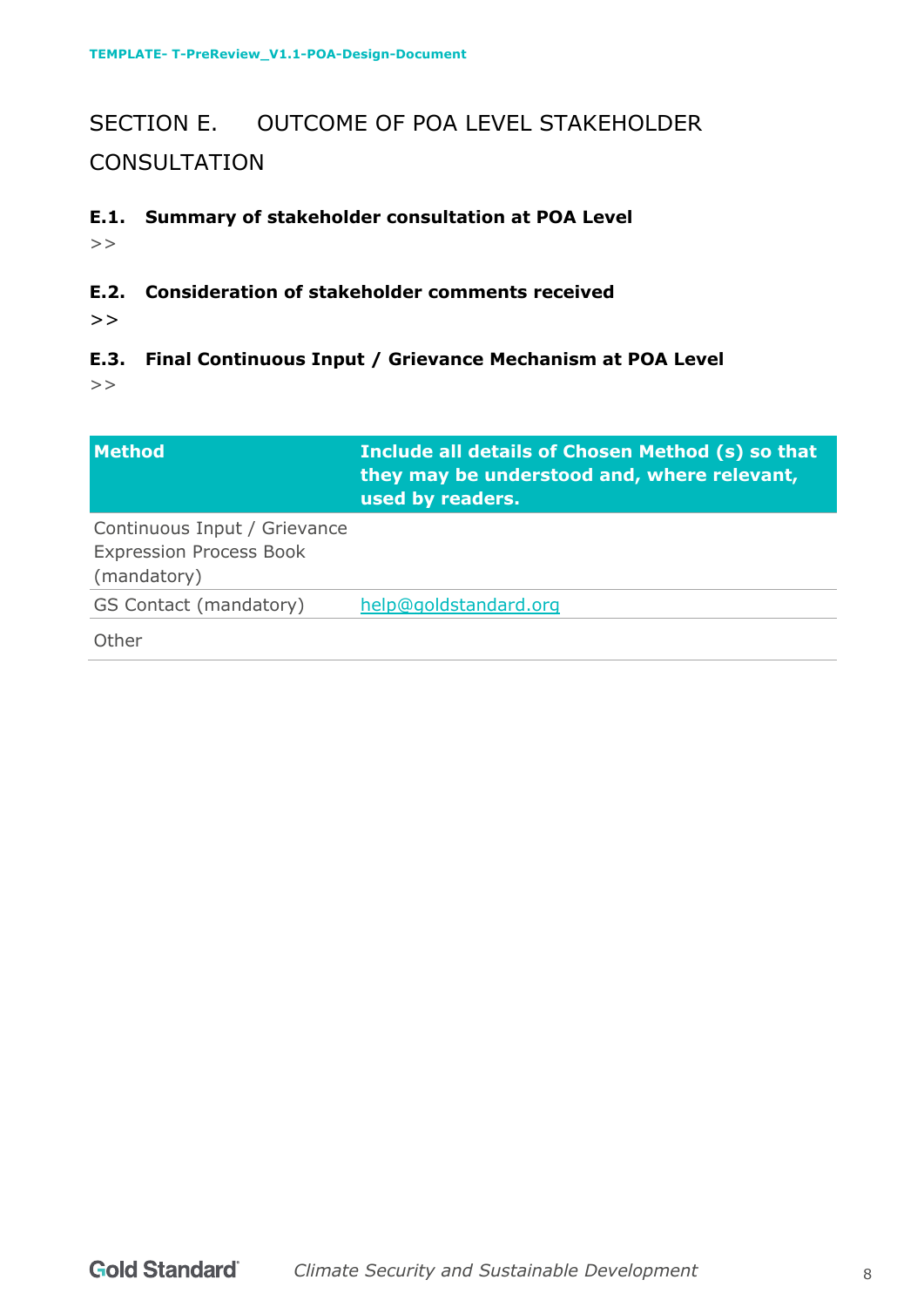## **APPENDIX 1 - CONTACT INFORMATION OF COORDINATING/MANAGING ENTITY AND RESPONSIBLE PERSON(S)/ ENTITY(IES)**

| CME and/or responsible<br>person/ entity | <b>CME</b><br>Responsible person/ entity for application of the<br>selected methodology(ies) and, where applicable, the<br>selected standardized baseline(s) to the PoA |
|------------------------------------------|-------------------------------------------------------------------------------------------------------------------------------------------------------------------------|
| Organization                             |                                                                                                                                                                         |
| Street/P.O. Box                          |                                                                                                                                                                         |
| <b>Building</b>                          |                                                                                                                                                                         |
| City                                     |                                                                                                                                                                         |
| <b>State/Region</b>                      |                                                                                                                                                                         |
| Postcode                                 |                                                                                                                                                                         |
| Country                                  |                                                                                                                                                                         |
| Telephone                                |                                                                                                                                                                         |
| E-mail                                   |                                                                                                                                                                         |
| Website                                  |                                                                                                                                                                         |
| Contact person                           |                                                                                                                                                                         |
| <b>Title</b>                             |                                                                                                                                                                         |
| Salutation                               |                                                                                                                                                                         |
| Last name                                |                                                                                                                                                                         |
| Middle name                              |                                                                                                                                                                         |